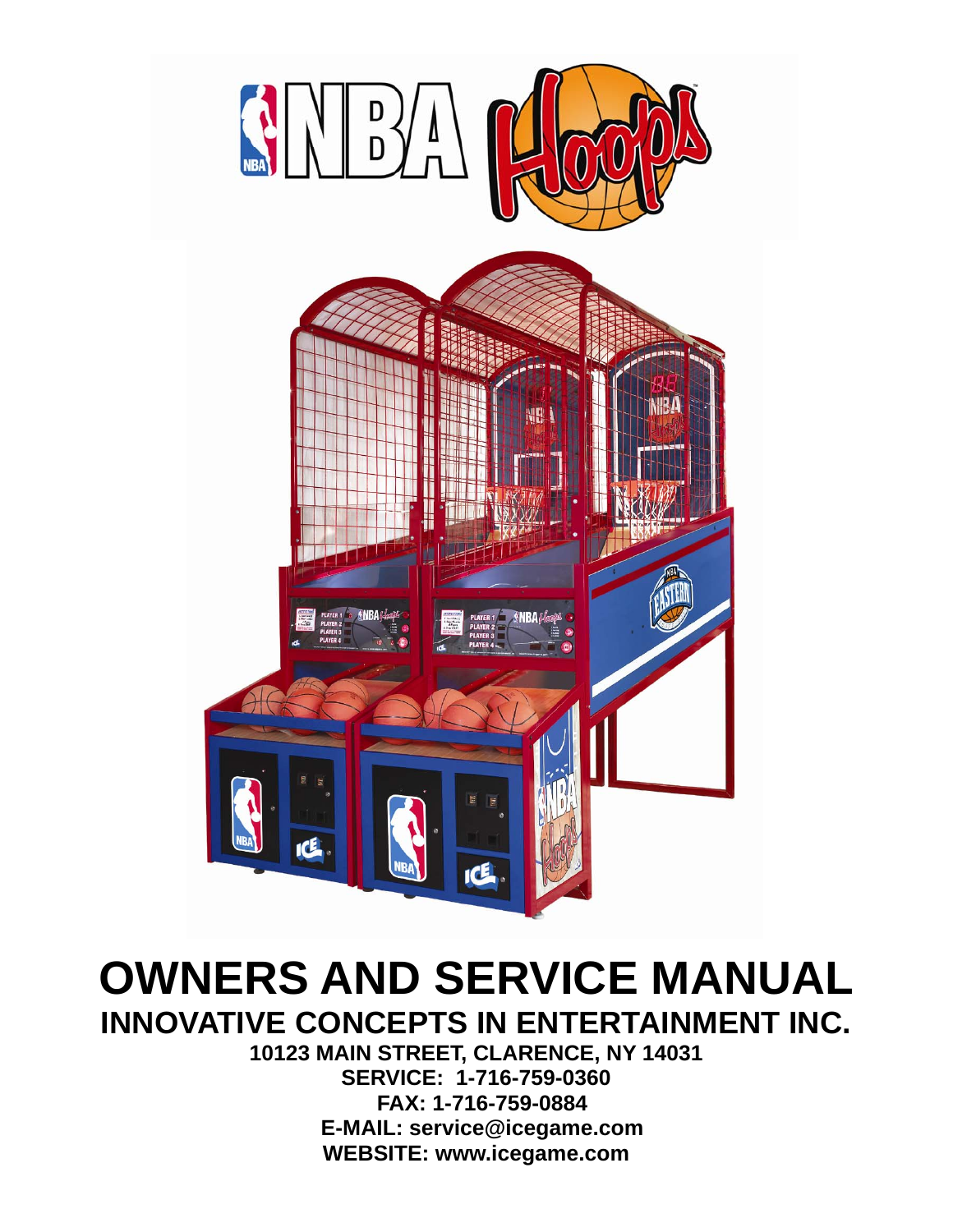## TABLE OF CONTENTS

| • GAME FEATURES<br>• GAME PLAY                                            |  |
|---------------------------------------------------------------------------|--|
|                                                                           |  |
| • SAFETY PRECAUTIONS<br>• GAME SET-UP                                     |  |
|                                                                           |  |
| • ENTERING SET-UP MODE<br>• CHANGING GAME SETTINGS<br>• PROGRAMMING MODES |  |
|                                                                           |  |
|                                                                           |  |
| OPERATIONAL BACKGROUND<br>$\bullet$<br>• MECHANICAL REPAIR                |  |
| • MECHANICAL MAINTENANCE<br>• ELECTRONIC & ELECTRICAL REPAIR              |  |
|                                                                           |  |
| • TICKET DISPENSER<br><b>DOLLAR BILL VALIDATOR</b>                        |  |
|                                                                           |  |
|                                                                           |  |
|                                                                           |  |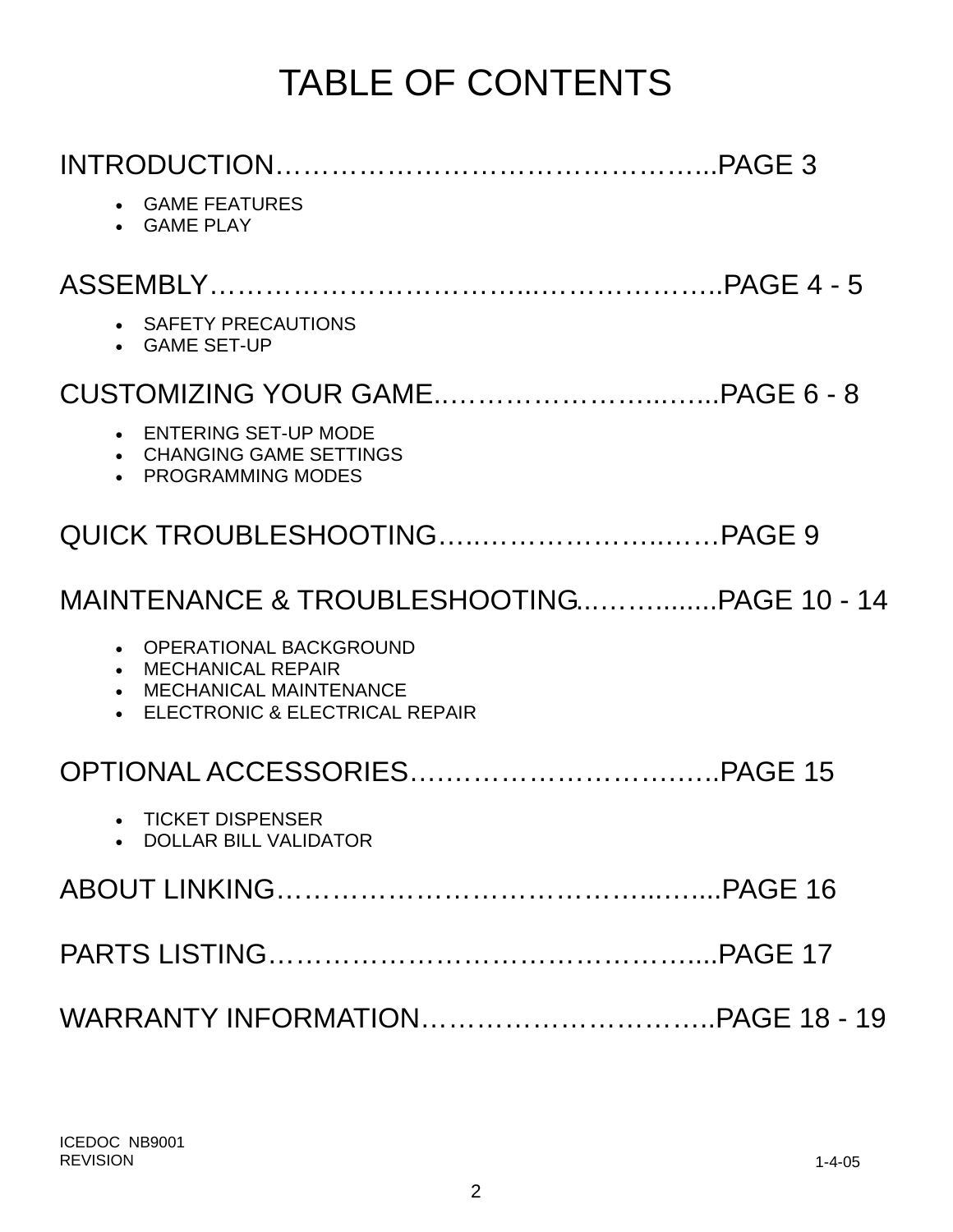#### INTRODUCTION GAME FEATURES GAME PLAY

**NBA HOOPS™** is a revolutionary concept in Coin Operated basketball games. You will see that this game includes many features which make it the obvious choice for your location

**NBA HOOPS™** PLAY. **NBA HOOPS™** incorporates a STATIONARY basket that is user friendly and realistic. Fun and easy to play for players of all ages, yet challenging enough for even the expert basketball players. Practice your basketball skills and try to better your last score or compete against three other players.

CONTROL PANEL. Attractive LED displays are used to display all scoring and vital information such as time, credits and high score. The control panel is laid out in a convenient user friendly fashion, making it easy for players to operate.

HEAVY DUTY CONSTRUCTION is incorporated throughout the game by using only heavy gage metals and plastics. The game can be assembled and disassembled many times without any harm to the game. You will appreciate this feature if you move your games often.

HIGH TECH GAME ELECTRONICS. Solid state electronics are used throughout the game for their rugged reliability as well as making it virtually impossible to connect harnessing the wrong way. Heavy duty optical sensors are used throughout.

Digital sound effects are used for optimum dependability. Over twenty sound effects are incorporated into the sound effect circuitry. The game electronics have been highly integrated into the Main PC Board assembly, making it easy to repair games. The game has a full feature selftest system to make troubleshooting easier.

OPTIONS. A ticket dispenser and/or a dollar bill validator can be ordered with your game.

**NBA HOOPS™** is an electromechanical coin operated amusement game designed to be played by one to four players.

**NBA HOOPS™** is a game similar to the traditional basketball games already on the market. However, we have made this an even more exciting game. The net remains stationary as the player shoots over and over. Two points are awarded for each basket scored. When 10 seconds remain in the game, it awards the player three points for all baskets scored.

LINKING is a popular option used in locations where more than one game is to be used. The games are "linked" to add direct head to head action between the game players. This option is built into each Main PC Board, and is easy as connecting a phone line and setting a number in the programming mode.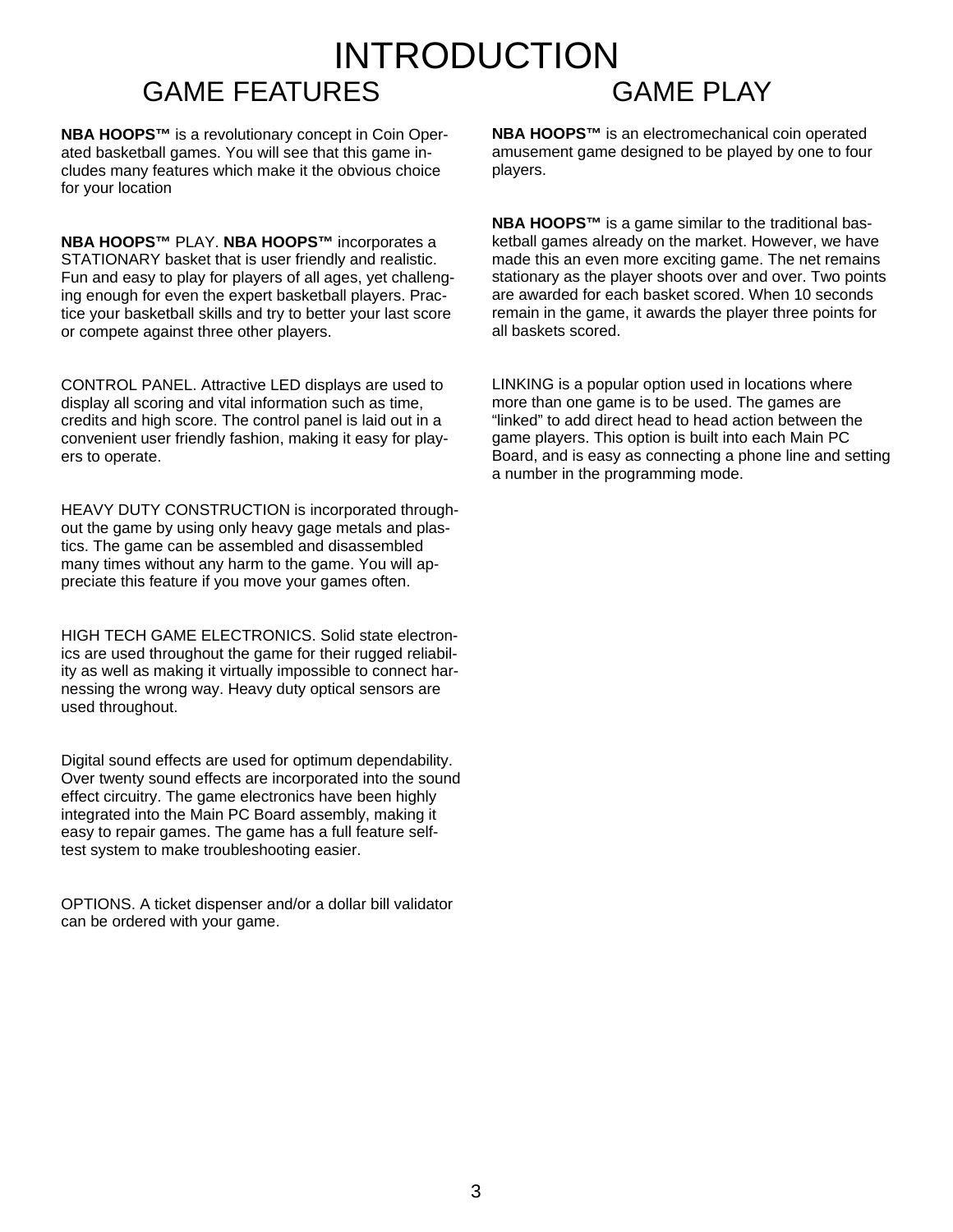### ASSEMBLY

#### BEFORE YOU BEGIN

WARNING: WHEN INSTALLING THIS GAME, A 3 PRONG GROUNDED A.C. RECEPTACLE MUST BE USED. FAILURE TO DO SO COULD RESULT IN INJURY TO YOURSELF OR OTHERS. FAILURE TO USE A GROUNDED RECEPTACLE COULD ALSO CAUSE IMPROPER GAME OPERATION, OR DAMAGE TO THE ELECTRONICS

DO NOT DEFEAT OR REMOVE THE GROUNDING PRONG ON THE POWER CORD FOR THE SAME REA-SON AS GIVEN ABOVE. USING AN IMPROPERLY GROUNDED GAME COULD VOID YOUR WARRANTY.

HAVE A QUALIFIED ELECTRICIAN CHECK YOUR A.C. RECEPTACLE TO BE SURE THE GROUND IS FUNC-TIONING PROPERLY.

#### TOOLS NEEDED

Before you start, you will need the following items:

- 7/16" Combination Wrench
- 7/16" Deep Well Socket
- Ratchet
- Side Cutters
- Adjustable Pliers
- #2 Square Drive Bit
- 5/32" Security Wrench

If you plan on moving your game often, or would like to speed up assembly, a cordless Drill is a good idea.

Your game requires a MINIMUM CEILING HEIGHT of 96" (8 feet). Check clearance before proceeding.

#### SET-UP

- 1. To begin, remove the game from the shipping containers.
- 2. Locate the main framework of the game. It may be easier to assembly if the framework is laid on its side.
- 3. Locate the two "U" shaped legs, and insert them into the bottom of the frame. At the front of the frame, use the set of holes closer to the bottom of the legs. At the rear of the frame, use the holes closer to the top of the legs. Secure with (4) 1/4-20 X 2 1/2" bolts, (8) flat washers and (4) Nylock nuts. (See Fig. 1)
- 4. Stand the frame up and move it into its permanent position. It is a good idea to carry the frame rather than slide it.

NOTE: IT WOULD BE A GOOD IDEA TO GET HELP WHEN LIFTING THE GAME TO THE UPRIGHT POSI-TION. THREE PEOPLE RECOMMENDED. THIS WILL KEEP THE GAME FROM SLIDING WHEN LIFTED.



5. Move the cabinet to the front of the frame and bolt it to the frame by installing the mounting bolts through the back of the front legs and into the front cabinet's mounting holes. Secure with (4) 1/4-20 X 3" security head Allen bolts and 4 flat black washers. (See Fig. 2)



6. Locate the harness that is tie wrapped up at the front of the frame. Cut the tie wrap and feed the harness through the frame and into the opening in the rear of the cabinet. Connect the harness to the connector located inside the cabinet.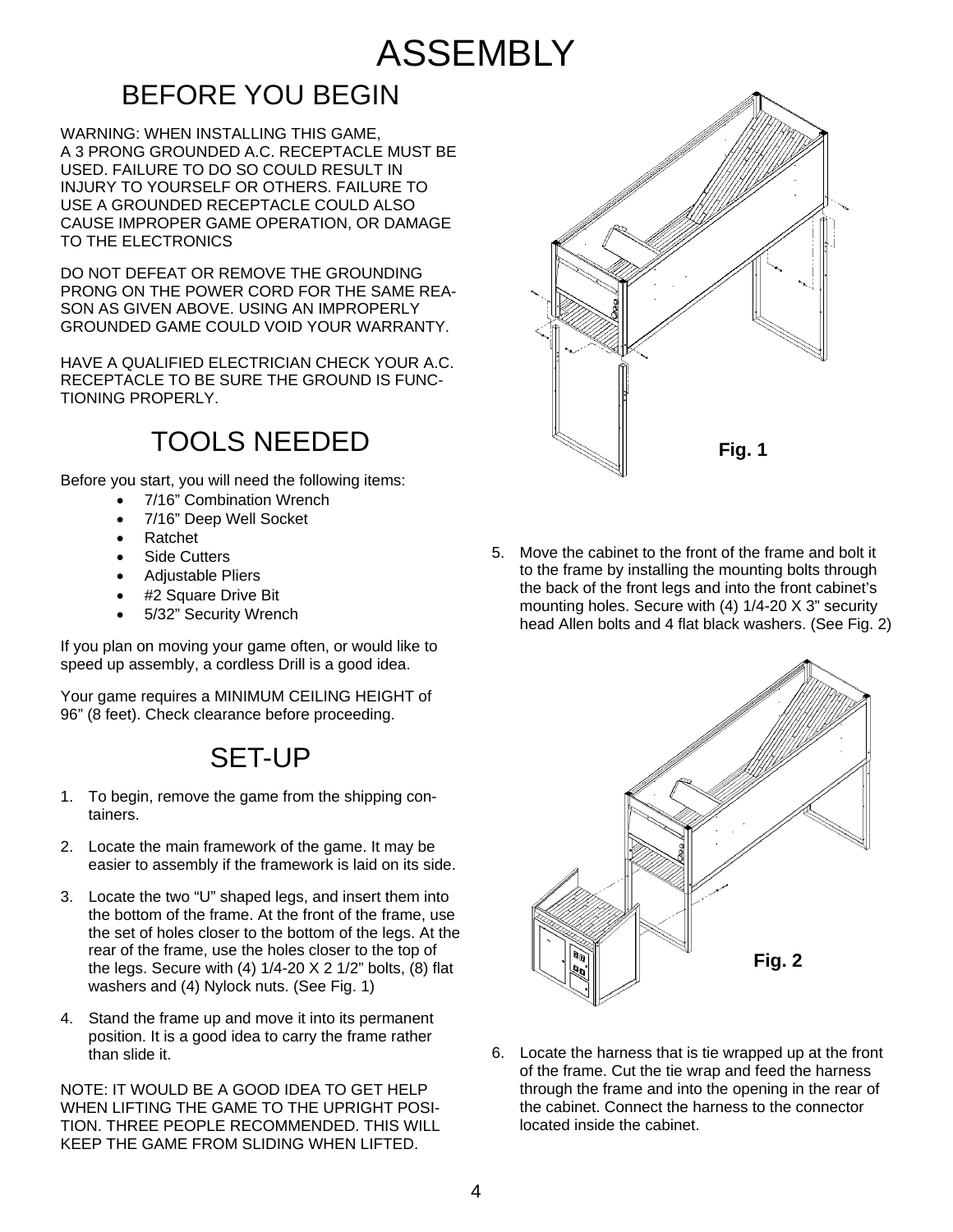### ASSEMBLY

7. Assemble the cage framework using the two large frame sides and the top. Assemble using (6) 1/4-20 X 1 1/2" button head bolts, (12) flat washers and (6) 1/4- 20 Nylock nuts. (See Fig. 3)

NOTE: Netting on frames side not shown for clarity.



8. Attach the backboard assembly to the cage framework using (6) 1/4-20 x 1" button head screws and (6) flat black washers. (See Fig. 4)



NOTE: DO NOT OVER TIGHTEN THE BOLTS IN THE PIPES, OR THE INSERTS COULD BE DAMAGED. BE CAREFUL NOT TO CROSS THREAD THE BOLTS IN THE PIPES.

NOTE: WHEN INSTALLING FOR A 9 FT. GAME, USE THE BOTTOM SET OF HOLES ON THE FRONT OF THE MESH FRAME, THE MIDDLE SET OF HOLES FOR A 8 1/2 FT. GAME AND THE UPPER SET OF HOLES FOR AN 8 FT. GAME. (WHEN SETTING UP AN 8 FT. GAME, YOU MAY WISH TO OMIT THE REBOUND GUARD)

9. Install the Frame assembly to the game. It can be adjusted to three heights: 9ft., 8 1/2 ft. and 8 ft. Please install to the highest possible height. Install by lifting the frame inside the game to one of the 3 sets of mounting holes, and secure with (4) 1/4-20 X 1 1/2" button head screws, (4) flat black washers (from the outside of the cabinet) and (4) 1/4-20 joint connectors. (from the inside of the cabinet) (See Fig. 5)



10. Feed the black/gray sensor cable through the backboard harness hole. Feed the green/yellow ground wire from the hoop through the same hole. Connect the three single pin mate-lock connectors from the black/gray sensor cable into the gray chassis cable, and the green/yellow wires that all run along the right hand side of the game. Connect the single pin matelock connectors as follows:

> White to White Black to Black Red to Red Green/Yellow to Green/Yellow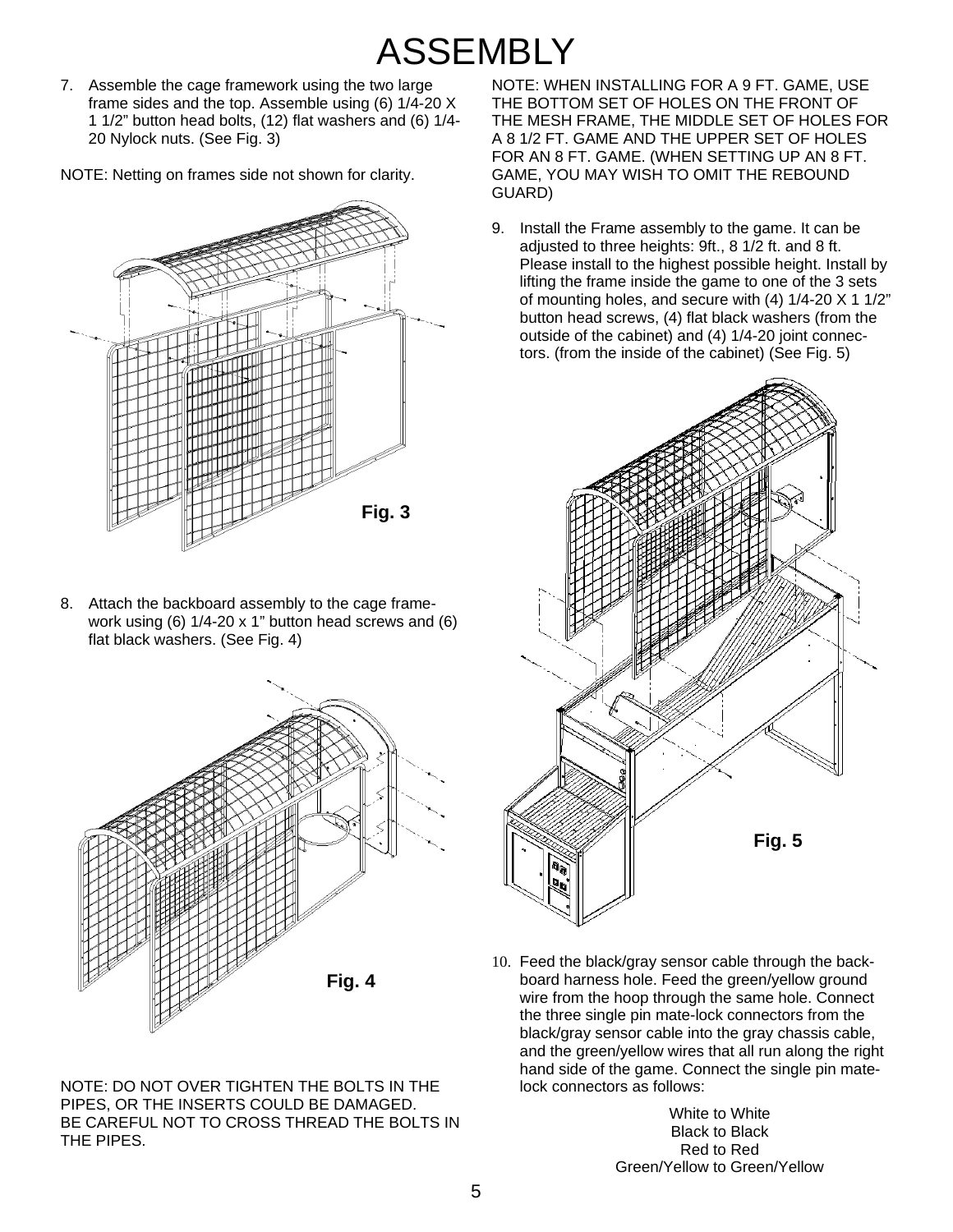- **ASSEMBLY**
- 11. Install the rebound guard using (2) 1/4-20 X 1 1/2" button head screws, (4) flat washers and (2) Nylock nuts. (See Fig. 6)

#### LINKING

For linking hook-up instructions, see Option #19 under "Customizing".

#### THANK YOU FOR YOUR PURCHASE OF THE **NBA HOOPS™** BASKETBALL GAME.



- 12. Put the basketballs into the game. BE SURE THAT THEY ARE NOT OVER INFLATED. THIS COULD CAUSE THE BALL GATE TO OSCILLATE EXCES-SIVELY.
- 13. Plug the game in and follow the game set-up procedures listed in this manual.
- 14. Open the control panel on the game by removing the 3 Allen head bolts and washers that secure the panel to the frame. Tilt the panel forwards, and connect the battery harness to the Main Board. The battery connector will be the only one loose in the cabinet. Reattach the control panel.
- 15. Test the game completely after set-up, and call our service department if you have any problems, questions or comments.

#### **I.C.E. SERVICE DEPARTMENT 716-759-0360**

NORMAL BUSINESS HOURS ARE: MONDAY – FRIDAY, 8:30 AM TO 6:00 PM EST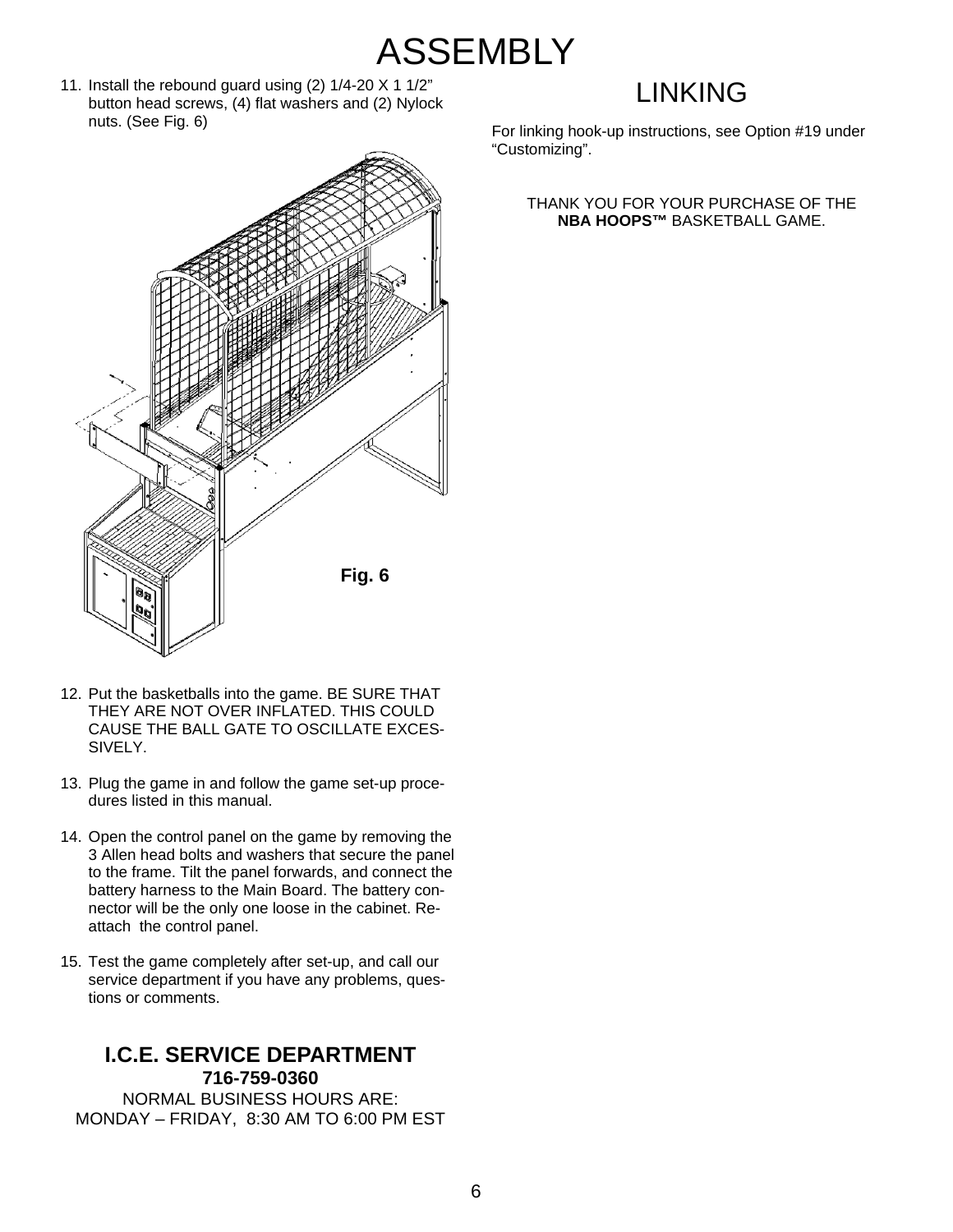#### CUSTOMIZING YOUR GAME CUSTOMIZING YOUR GAME PROGRAMMING

This section will discuss subjects such as setting up credits, time per game, awards, etc. the section below will show how to enter into the programming mode and how to adjust many of the game's operating parameters.

#### ENTERING SET-UP MODE

You must enter set-up mode to adjust all of the game features. This can be accomplished in the following manner:

- 1. Open the game's coin door. This is the upper door located on the upper right side of the lower cabinet.
- 2. Locate the Counter / Programming button. It is located on the left hand side of the bracket that is attached to the cash box enclosure. The Counter / Programming button instruction decal is located on the cash box enclosure. This will give you a brief description of the features outlined below, as well as how to use them.
- 3. Press the Counter / Programming button.
- 4. If you wish to only read the "Counter", look at the "Player" displays to get the latest counter information. The display should be read from the bottom left (Player#4) position. Once you are done reading the counter, press the Counter / Programming button once again to return to game play.

#### CHANGING GAME SETTINGS

WHEN YOU PUSH THE Counter / Programming button, you will notice that along with the counter numbers shown in the "Player #" locations, there is a #1 shown in the "Credits / Time Left" display. This is the counter's "mode" number. Each programmable "mode" on the game has a number associated with it.

- 1. To advance through the different modes, press the "Start" button. Each push of the button will advance you to the next mode. Whenever you are done with any programming changes, push the Counter / Programming button to return to normal game play.
- 2. The current value for each mode will be shown in the "Player #4" location.
- 3. To change the shown value to a lower number, press the middle "Player Select" button.

#### MODE #1 COUNTER

The counter is used to keep a running total of games played on the machine since it was first built. This counter is not re-settable unless power is removed from the battery backup on the PC Board. (small round battery)

NOTE: If power is removed from the PC Board, all other custom game settings will have to be re-entered.

#### MODE #2 COIN MECHANISM #1

This adjusts the amount of coins needed to receive 1 credit on the game's LEFT HAND COIN MECHANISM. Set this number to reflect how many coins per credit. Example: 2 Quarters per credit—enter the number 2.

#### MODE #3 COIN MECHANISM #2

This adjusts how many coins are required to receive 1 credit on the game's RIGHT HAND COIN MECHANISM. This mechanism is set differently, so it can be used for fractional credits. For normal use, set a "1" for this mode. If you wish to use this for coins with a different value than that of coin mech #1, contact our service department for set-up information for your particular application.

#### FRFF PI AY

You can set your game up for free play by adjusting the coins per credit for coin 1 to "0".

#### MODE #4 CREDITS PER DOLLAR BILL

This option controls how many credits you will receive for each dollar bill inserted.

#### MODE #5 CURRENT CREDITS

This displays the credits currently in the game. You can manually remove or add credits to the game by changing the value of this number.

#### MODE #6 TIME PER CREDIT

This adjusts, in seconds, how long each game will last. The game can be adjusted from 20 to 99 seconds. The recommended time is 40 seconds.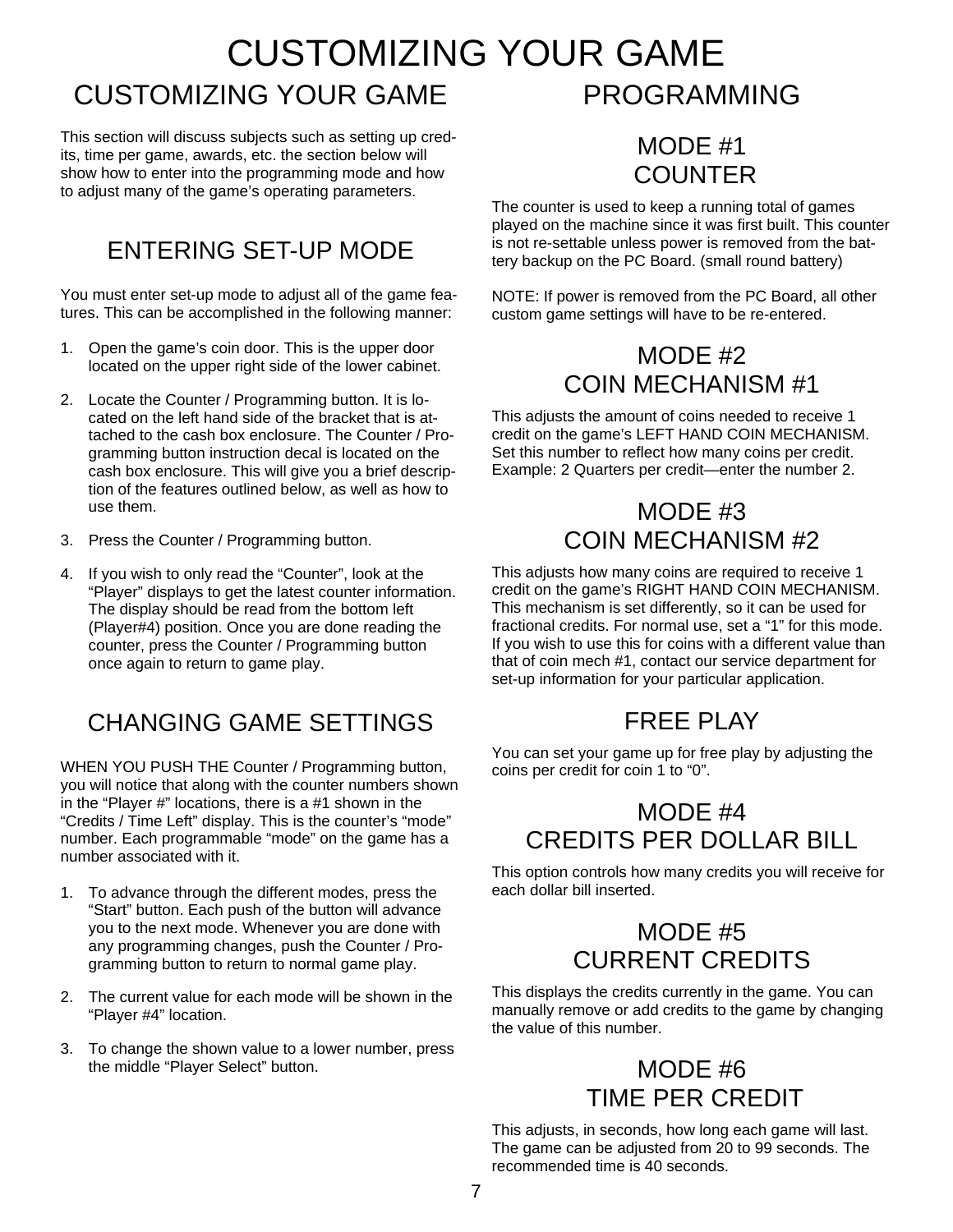### CUSTOMIZING YOUR GAME

#### MODE #7 GAME POINTS PER AWARD

This adjusts how many tickets are given away for the game. The number displayed set the points required to win an award. Setting this number to "0" will turn off the dispenser.

#### MODE #8 NOT USED

#### MODE #9 NOT USED

#### MODE #10 JUST FOR PLAYING

This feature is valuable in 2 respects…..

- 1. This can be set to any value desired, so that if a player, especially a young child who can not get the minimum points required to earn awards, can still be dispensed.
- 2. This setting can give a predetermined amount of tickets or cards per game, REGARDLESS of points scored, if the "points per award" and "winner" settings are set to "0".

#### MODE #11 AWARD THRESHOLD

This mode is used to set the minimum number of points needed to get any awards whatsoever. Set the number to match the score you wish to achieve before awards are dispensed. Setting this number to "0" turns the option off.

#### MODE #12 WINNER AWARDS

This setting is used by itself if you want the WINNER ONLY to get awards in a multiple player game. The number of awards dispensed is determined by the number selected. A setting of "0" will turn off this option. The winner awards are in addition to any other awards being dispersed.

#### MODE #13 NOT USED

#### MODE #14 ATTRACT MODE ON / OFF / TYPE

Use this setting to control the type of attract mode you would like. Setting a "1" gives you attract mode sound only. Setting a "0" turns the attract mode off.

#### MODE #15 ATTRACT INTERVAL

This determines the length of time between attract modes. Change this number to change the amount of time in MINUTES between attract modes. Setting this number to "0" turns this option off.

#### MODE #16 FREE GAME THRESHOLD

This option allows you to select a POINT THRESHOLD, where a free game will be awarded for the game. Once this threshold is reached, a FREE GAME will be awarded to the player, playing the game at that time. The free game is awarded immediately after completion of the paid game where the threshold had been broken.

Setting the value of this option to "0", turns the option off. Any other value sets that as the threshold value. We recommend 40 POINTS as a good starting point for the game.

> MODE #17 NOT USED

> MODE #18 NOT USED

#### MODE #19 LINKING STATION I.D.'S

NOTE: FAILURE TO OBSERVE THE INSTRUCTIONS LISTED BELOW WILL RESULT IN IMPROPER OPERA-TION OF ANY GAMES WHICH HAVE BEEN LINKED TOGETHER.

Each linked game must be connected with a modular phone line. Use no longer than a 12 ft. cord to link the games together.

Connect the games together by snapping a phone line jack on the back of the Main PC Board on the first game. Connect the cord to the jack on the back of the Main PC Board on the second game. When more than 2 games are linked, connect another phone cord to the back of the Main PC Board on the second game and run it to the preceding game and so on.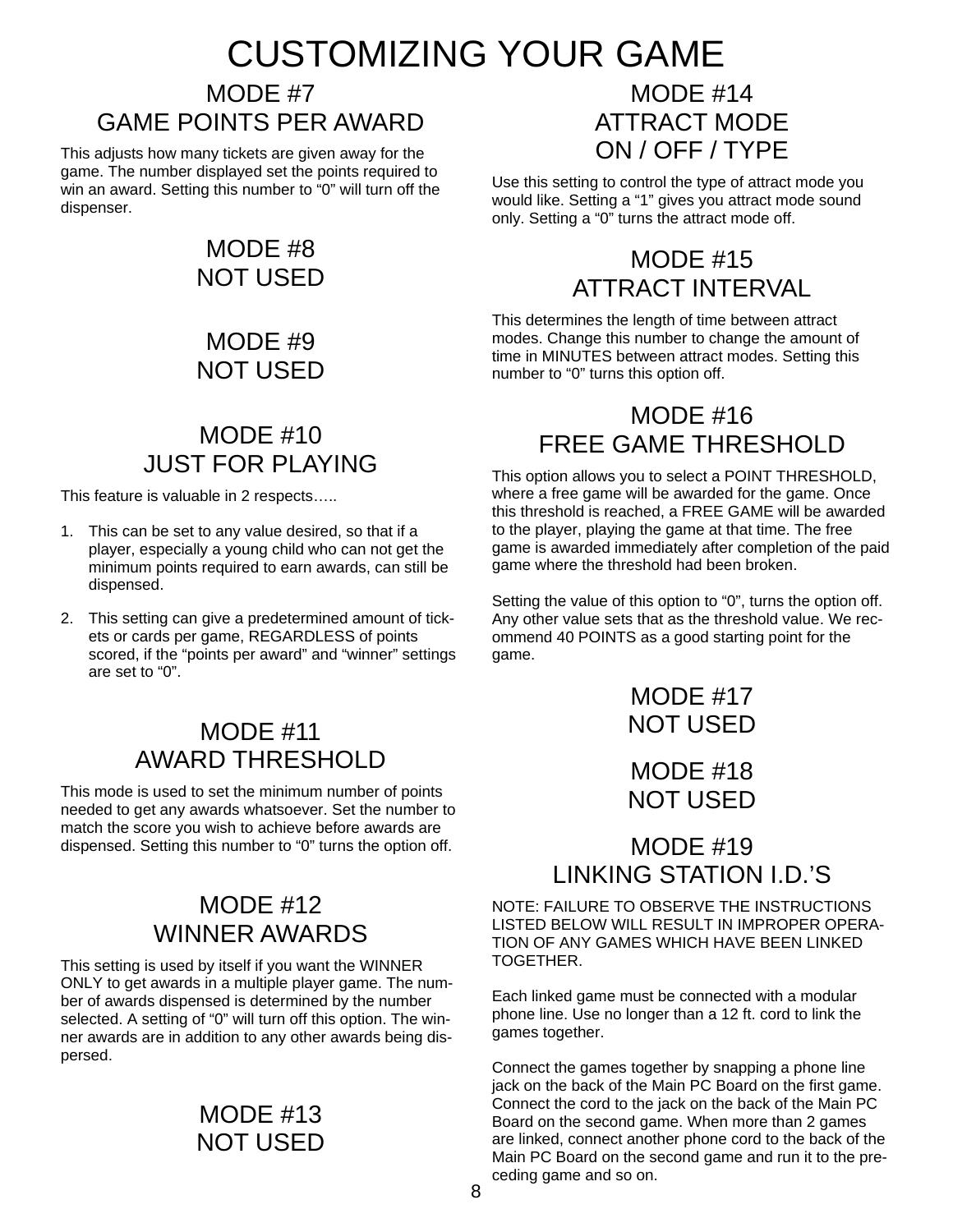### CUSTOMIZING YOUR GAME

When the linking option is used, each game must have it's own unique "I.D. Number" so that the games can properly link and talk to each other. Enter Mode #19 on all games, then set a number that is different for each game. The number used may be 0 through 13. the numbers 14 and 15 are reserved for the Jackpot Marquee. (Sold as a separate option)

Observe that game I.D.'s on all games are different, then exit programming mode on all games at the same time.

#### MODE #20 CREDIT DISCOUNTING

This mode enables the game to give the players an extra game when multiple coins are inserted. The number shown will be how many coins must be inserted for an extra game. Example: setting a "6" would mean that for every 6 coins inserted, an extra game would be given. Setting a "0" turns this mode off. The default value for this mode is"0".

#### MODE #21 NOT USED

#### MODE #22 BEACON LIGHT POINT THRESHOLD

This option allows you to select a point threshold, where the optional point beacon light will turn on. Once this point threshold value is reached, the beacon light will turn on.

Setting the value to "0"turns the option off. Any other value sets that as the threshold value.

NOTE: WHEN SETTING UP MULTIPLE GAMES IN THE SAME LOCATION, IT IS A GOOD IDEA TO TURN THE ATTRACT MODE OFF ON ALL BUT 1 GAME.

#### BURN IN SELF TEST MODE

This allows you to enter the BURN-IN SELF TEST MODE, which can be very handy in problem diagnostics. To enter this mode, press and hold the GAME SELECT and START buttons at the same time WHEN IN MODE #1.

Perform the following tests when in this mode:

1. Press the face panel push buttons to check for their proper operation. An audible sound will be heard if working properly.

- 2. The face panel push buttons should light if they are working correctly.
- 3. Move the coin mech micro switch wires. An audible sound will be heard if they are working correctly.
- 4. Throw a ball into the basket. If the sensor is working correctly, an audible sound will be heard.

To exit the self test mode, press the "Counter / Programming" button inside the coin door.

#### GAME TESTING

It is easy and advisable to test your game after installation. After the game is set up and all options have been set up correctly, perform the following tests:

- 1. Test for proper acceptance of money.
- 2. Test for proper dispensing of tickets, if you have set that option.
- 3. Test for proper game play, including proper scoring.
- 4. Test for proper retention of game memory, when the game power is shut off and turned back on.
- 5. Be sure to check your electronic game counter and write down any information you may wish to record.
- 6. When testing linked games, be sure all of the game scores show up properly.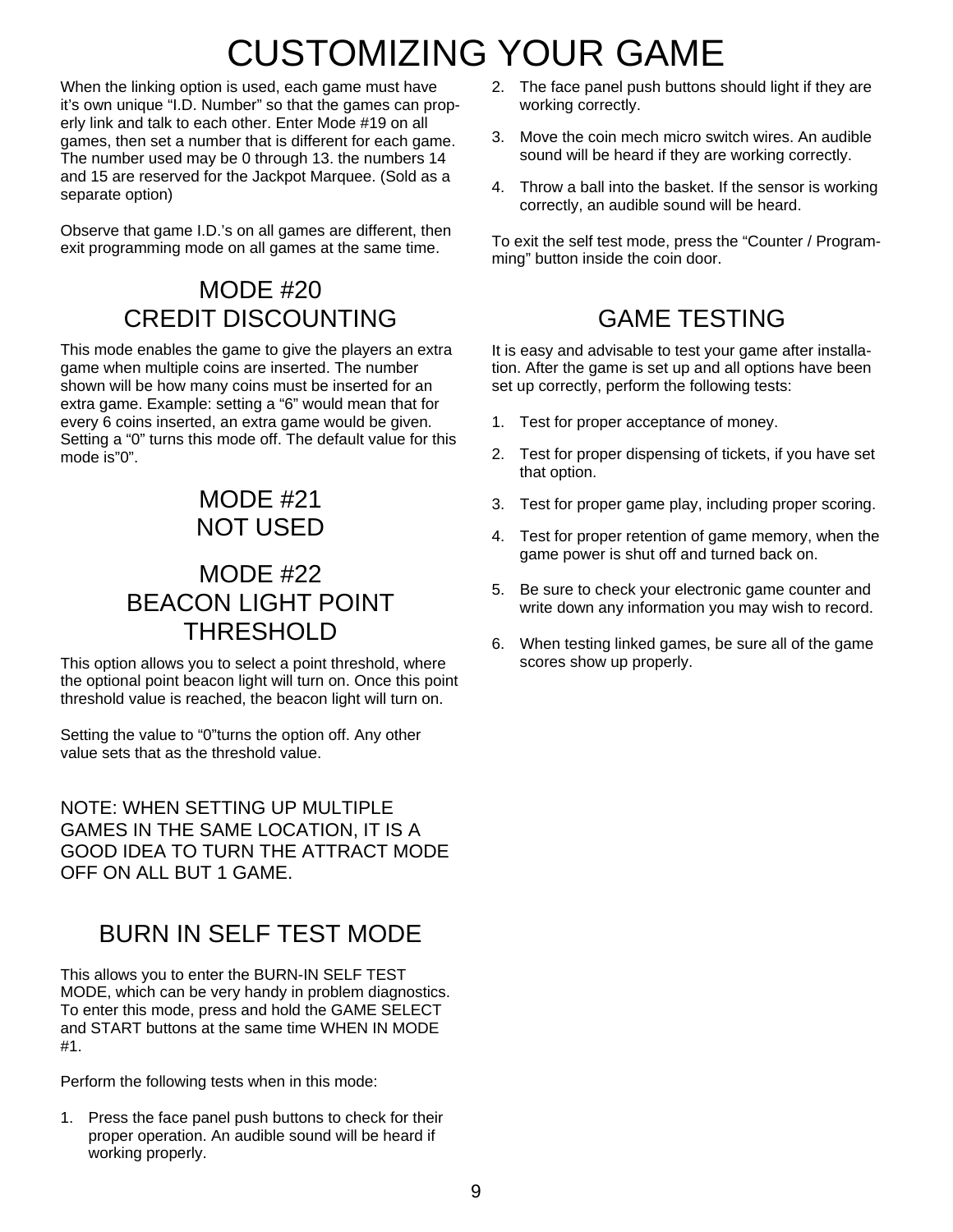## QUICK TROUBLESHOOTING

| <b>PROBLEM</b>                                                              | <b>PROBABLE CAUSE</b>                                                                                                                                                                                               | <b>SOLUTION</b>                                                                                                                                                                             |
|-----------------------------------------------------------------------------|---------------------------------------------------------------------------------------------------------------------------------------------------------------------------------------------------------------------|---------------------------------------------------------------------------------------------------------------------------------------------------------------------------------------------|
| NO SPOTLIGHT                                                                | <b>BAD FUSE AT POWER MODULE</b><br><b>GAME UNPLUGGED</b><br><b>TRIPPED CIRCUIT BREAKER</b><br>DAMAGED POWER CORD<br><b>BURNED OUT BULB</b><br><b>GAME WIRING BAD</b>                                                | <b>INSPECT MAIN FUSES</b><br><b>CHECK POWER CORD</b><br><b>CHECK BREAKER BOX</b><br><b>REPLACE CORD</b><br><b>REPLACE BULB</b><br><b>CHECK WITH VOLTMETER</b>                               |
| BALL GATE WILL NOT OPEN OR<br><b>CLOSE</b>                                  | <b>BAD OR LOOSE MICROSWITCH</b><br><b>BAD FUSE ON MAIN PC BOARD</b><br><b>BAD WIRING TO SWITCH OR MOTOR</b><br><b>BAD MAIN PC BOARD</b><br><b>BAD GEAR BOX</b><br><b>BALL GATE STOP IMPROPERLY SET</b>              | <b>CHECK OR RETIGHTEN</b><br><b>CHECK ALL FUSES</b><br>CHECK WITH VOLTMETER<br>REPAIR OR REPLACE PC BOARD<br>REPLACE GEAR BOX<br>RE-ADJUST UNTIL CAM TOUCHES<br><b>MICROSWITCH</b>          |
| PUSHBUTTONS DO NOT LIGHT<br>OR WORK PROPERLY                                | <b>BAD BULB IN BUTTON</b><br><b>BAD MICROSWITCH IN BUTTON</b><br><b>BAD WIRING TO MAIN PC BOARD</b><br>BLOWN FUSE ON MAIN PC BOARD<br><b>BAD MAIN PC BOARD</b><br><b>BUTTON STUCK SHUT</b>                          | <b>CHANGE LIGHT BULB</b><br><b>REPLACE MICROSWITCH</b><br><b>CHECK WITH VOLTMETER</b><br><b>CHECK ALL FUSES</b><br>REPLACR MAIN PC BOARD<br><b>REMOVE AND CLEAN BUTTON</b>                  |
| <b>BALLS DO NOT SCORE</b><br><b>CORRECTLY</b>                               | <b>BAD SENSOR</b><br><b>SENSOR DIRTY</b><br>REFLECTIVE STRIP DIRTY<br><b>BAD HARNESSING OR WIRING</b><br><b>BAD MAIN PC BOARD</b><br><b>BAD BATTERY</b>                                                             | REPLACE SENSOR<br>CLEAN (USE NO SOLVENTS)<br>CLEAN (USE NO SOLVENTS)<br><b>CHECK WITH VOLTMETER</b><br>REPLACE MAIN PC BOARD<br>CHECK CHARGING CIRCUIT OR<br><b>REPLACE BATTERY</b>         |
| GAME DOES NOT TAKE OR ADD<br>MONEY CORRECTLY                                | <b>BAD MAIN PC BOARD</b><br><b>BAD MICROSWITCH OR DBV</b><br>BAD WIRING TO MICROSWITCH OR DBV<br><b>GAME PROGRAMMING SET WRONG</b>                                                                                  | REPLACE MAIN PC BOARD<br>REPLACE SWITCH OR DBV<br><b>CHECK WITH VOLTMETER</b><br><b>RESET GAME PROGRAMMING</b>                                                                              |
| <b>GAME DOES NOT DISPENSE</b><br><b>TICKETS CORRECTLY</b>                   | <b>BAD TICKET DISPENSER</b><br><b>BAD WIRING TO DISPENSER</b><br><b>OUT OF TICKETS</b><br><b>TICKET SENSOR IS DIRTY</b><br><b>DISPENSER JAMMED</b><br><b>GAME PROGRAMMING SET WRONG</b><br><b>BAD MAIN PC BOARD</b> | REPLACE TICKET DISPENSER<br>CHECK WITH VOLTMETER<br><b>ADD TICKETS</b><br><b>CLEAN SENSOR ON DISPENSER</b><br><b>REMOVE TICKET JAM</b><br><b>RESET PROGRAMMING</b><br>REPLACE MAIN PC BOARD |
| NO OR LOW GAME SOUND                                                        | <b>VOLUME TURNED DOWN</b><br>DEFECTIVE VOLUME POT<br><b>BAD SPEAKER</b><br><b>BAD WIRING TO MAIN PC BOARD</b><br><b>BAD MAIN PC BOARD</b>                                                                           | TURN UP VOLUME<br>REPLACE POT<br><b>REPLACE SPEAKER</b><br>CHECK WITH VOLTMETER<br>REPLACE MAIN PC BOARD                                                                                    |
| <b>BALLS DO NOT DISPENSE</b><br>QUICKLY ENOUGH OR JAM IN<br><b>THE GAME</b> | GAME HAS EITHER TOO MANY OR TOO FEW<br><b>BALLS</b>                                                                                                                                                                 | <b>GAME IS DESIGNED TO WORK</b><br><b>WITH 7 BALLS</b>                                                                                                                                      |
| <b>ALARM GOES OFF</b><br><b>FREQUENTLY</b>                                  | <b>BALL GATE CAN NOT CLOSE</b><br><b>BALL SENSOR WORKING INCORRECTLY</b><br><b>BAD MAIN PC BOARD</b><br><b>BALLS JAMMED IN GATE</b>                                                                                 | (SEE BALL GATE)<br>(SEE BALL SENSORS)<br>REPLACE MAIN PC BOARD<br>TOO MANY BALLS IN GAME                                                                                                    |
| DISPLAY LED'S DO NOT WORK<br><b>PROPERLY</b>                                | <b>BAD MAIN PC BOARD</b><br>BAD FUSE ON MAIN PC BOARD                                                                                                                                                               | REPLACE PC BOARD<br><b>CHECK ALL FUSES</b>                                                                                                                                                  |
| <b>GAME WILL NOT RETAIN</b><br><b>CUSTOM PROGRAM SETTINGS</b>               | <b>BAD MAIN PC BOARD</b><br><b>BAD OR WEAK MEMORY BATTERY</b>                                                                                                                                                       | REPLACE PC BOARD<br>REPLACE BATTERY ON MAIN PC<br><b>BOARD</b>                                                                                                                              |
| LINKED GAMES NOT SCORING<br>OR WORKING CORRECTLY                            | <b>GAME ID'S SET THE SAME</b>                                                                                                                                                                                       | CHANGE ALL GAMES TO<br>DIFFERENT ID NUMBERS                                                                                                                                                 |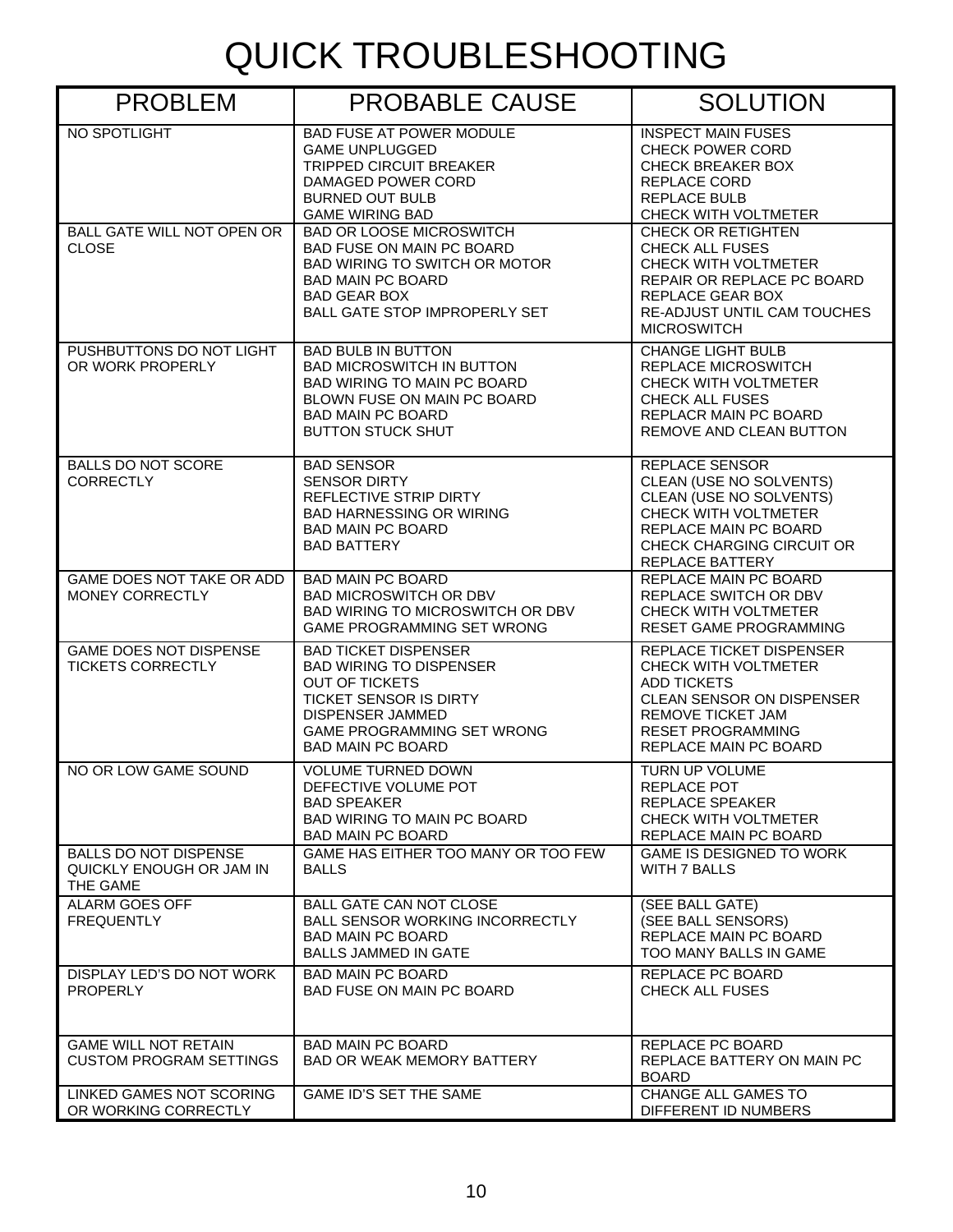### MAINTENANCE & TROUBLESHOOTING OPERATIONAL BACKGROUND

The following will outline the basic operating principles of the NBA HOOPS™ basketball game.

The game incorporates a Reflex Photoelectric polarized sensor detection system for counting balls that go through the hoop.

The ball gate uses micro switches to determine positioning of the gate, which are activated by the cam on the ball gate shaft.

The gear motor uses a combination of hardware and software control to protect against over current damage. When an over current condition is detected, the motor will shut off automatically. The game microprocessor will then decide whether or not the motor should be turned on. It will also determine at that time which way the motor should run.

#### MECHANICAL REPAIR

IMPORTANT: USE ONLY ICE REPLACEMENT PARTS WHEN SERVICING YOUR GAME. USING NON-ICE AP-PROVED PARTS COULD VOID YOUR WARRANTY, AND COULD CAUSE SERIOUS DAMAGE TO THE GAME OR INJURY TO OTHERS.

IF YOU HAVE ANY QUESTIONS REGARDING REPAIR AFTER READING THIS SECTION, CALL OUR SERVICE DEPARTMENT BEFORE PROCEEDING AT:

#### **I.C.E. SERVICE DEPARTMENT 716-759-0360**

NORMAL BUSINESS HOURS ARE: MONDAY – FRIDAY, 8:30 AM TO 6:00 PM EST

#### BALL GATE SERVICE:

- Remove both battery and AC power
- Unfasten the (6) square drive screws and remove the ball gate housing, located on the right hand side of the ball gate assembly.
- Unbolt the control panel from the front of the game to gain access to the control panel.
- Unplug the two mate-lock connectors (2 pin connector with the yellow/black and brown/white wires and the three pin connector with the red, black and blue wires) located to the right of the transformer. Cut any tie-wraps holding the harnessing.
- Remove the two bolts that hold the ball gate bearing in place, located on the left hand side of the assem-

bly. (Hint: a long extension on a ratchet can be helpful for this operation.)

- Pull the ball gate from the end by the bearing towards you. (the front of the game)
- The gear motor can now be pulled away from the retaining bracket.
- Remove the two Allen head set screws to remove the ball gate from the gear motor.
- NOTE: When removing wires from the micro switches or motor, it is VERY important to make sure all wires are returned to their proper terminals. Failure to do so will result in improper operation of the ball gate and could damage the game. The wires are color coded so it will be easy to document where each wire goes.
- IMPORTANT: Mark the position of the micro switch mounting bracket so that the switch actuators will line up correctly with the cam on the ball gate when the unit is re-assembled.
- Use thread locking compound on the Allen head set screws when re-assembling the ball gate to the gear motor.
- Assemble in reverse order of disassembly. Tighten all hardware securely.
- Re-test for proper operation
- Temporarily shut off AC power, reconnect battery and turn AC power back on.

#### LIGHT BULB REPLACEMENT:

- WARNING: TURN OFF GAME POWER BEFORE REPLACING THE LIGHT BULB.
- Replace the bulb by removing the screws that secure the control panel to the game. Carefully remove the control panel, and set it on the front of the game. Replace the light bulb and install the control panel to the game.

REPLACEMENT BULB:

110 WATT ROUGH SERVICE SPOTLIGHT

#### HOOP SENSOR REPLACEMENT:

- Turn off all AC power to the game and unplug the battery back-up circuitry. (disconnect the 2 pin matelock connector from the PC Board)
- Standing in the ball return tray, unscrew the (2) screws and remove the bracket that contains the sensor from the bracket on the back of the hoop.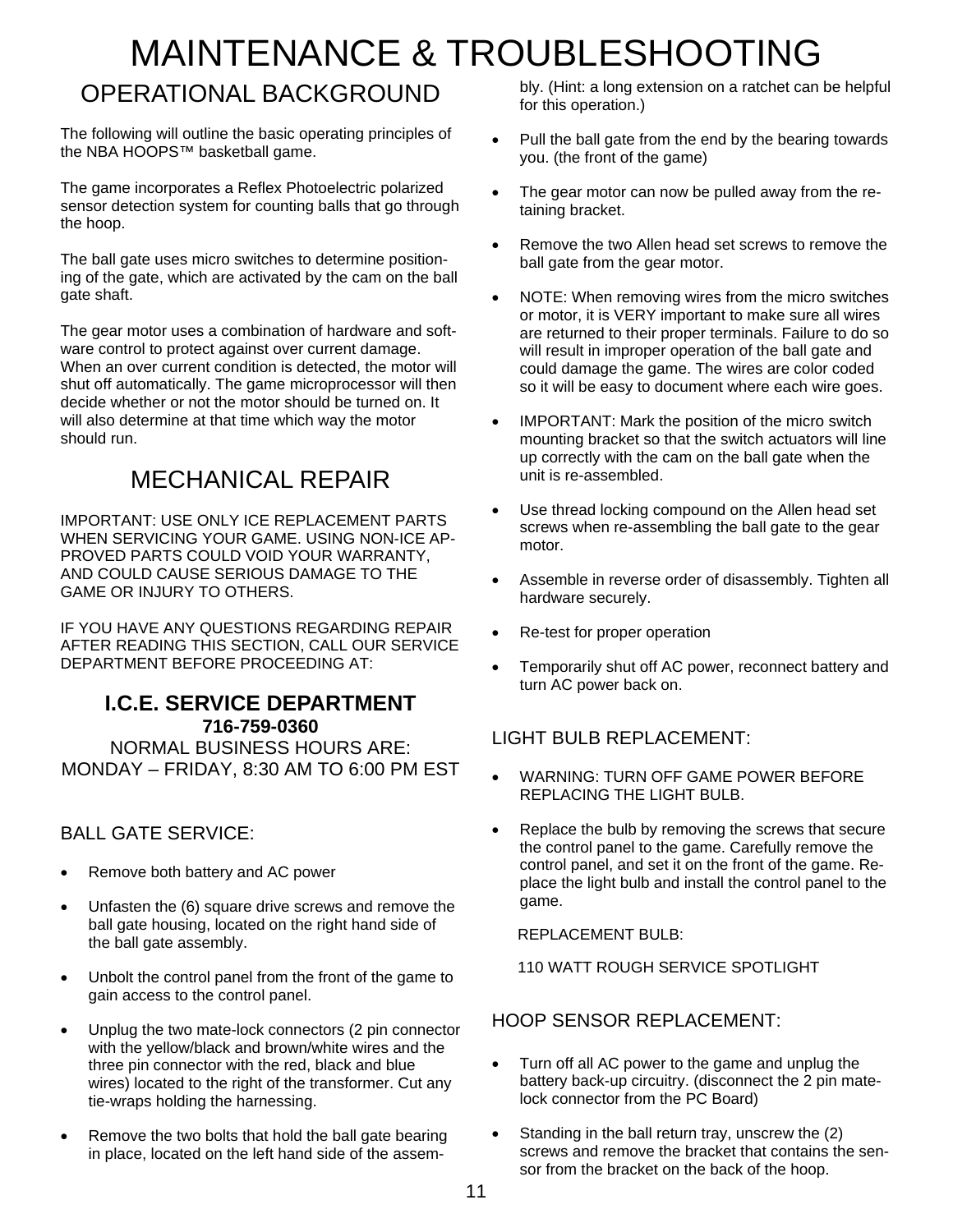### MAINTENANCE & TROUBLESHOOTING

- Disconnect the single mate lock connectors from the gray sensor cable behind the backboard. Remove the gray wire feeding through the backboard harness hole. Remove the sensor assembly. Note how the sensor cable is attached.
- Remove the sensor from the bracket by pushing the (2) tabs on the top of the sensor, through the bracket. Snap in the new sensor.
- Reattach the sensor bracket to the hoop bracket and reconnect the sensor cable. Be sure to route the sensor cable in the same manner.

### MECHANICAL MAINTENANCE

IMPORTANT: FOLLOW THE SUGGESTED MAINTE-NANCE TO ENSURE THE BEST OPERATION POSSI-BLE FOR YOUR GAME.

#### GENERAL CLEANING

Clean the surfaces of the cabinet and decals with a commercial cleaner such as 409™ or Fantastic™. Do NOT use cleaners such as Wildcat pinball cleaner or alcohol. It can take the finish off of the decals. Use Pledge™ on all plastic and painted surfaces. This product works especially well on clear plastics. Please note that other spray polishes do not work as well.

#### BASKETBALLS

The basketballs should be checked every week for proper inflation. A bicycle tire pump and inflating needle can be purchased at any sporting goods store and most large discount stores.

Keeping the balls properly inflated will make it more difficult to pull them past the ball gate. It will also create more realistic basketball action when interacting with the hoop. Any 8" basketball will work with this game.

NOTE: DO NOT OVER-INFLATE THE BASKETBALLS. THIS CAN CAUSE DAMAGE TO THE BALL AND SHORTEN THE LIFE OF THE BALLS.

#### ELECTRONIC AND ELECTRICAL REPAIR

The following section will describe repair procedures and trouble shooting hints for the game electronics.

Please read the section "Operational Background" in the beginning of Maintenance and Trouble Shooting to get a good understanding of the game's basic operating parameters.

WARNING: EXERCISE CAUTION WHENEVER WORK-ING WITH ELECTRONICS, THEY CAN BE VERY SUS-CEPTIBLE TO DAMAGE FROM SHORT CIRCUITING, OR PHYSICAL ABUSE. ALWAYS UNPLUG THE GAME WHEN WORKING ON HIGH VOLTAGE AREAS OF THE GAME, SUCH AS THE TRANSFORMER.

USE EXTREME CAUTION WHEN USING VOLTME-TERS TO DO CIRCUIT CHECKS IF THE GAME POWER HAS BEEN LEFT ON.

ALWAYS REMOVE THE BATTERY BACK-UP POWER WHEN WORKING ON THE GAME. THIS IS NECES-SARY AS SOME CIRCUITS ARE CONSTANTLY UN-DER POWER FROM THE BATTERY.

WHEN USING A VOLTMETER, BE SURE IS SET TO THE CORRECT VOLTAGE OR RESISTANCE RANGE BEFORE USING. THIS CAN PREVENT POSSIBLE DAMAGE TO THE PC BOARD OR MISDIAGNOSIS.

ALWAYS REMOVE POWER TO THE GAME WHEN PLUGGING OR UNPLUGGING PC BOARDS.

IT IS NECESSARY TO USE ICE REPLACEMENT PARTS TO CONTINUE WARRANTY COVERAGE. USE OF NON-ICE APPROVED PARTS WILL NOT ONLY VOID YOUR WARRANTY, BUT COULD CAUSE SERI-OUS HARM TO THE GAME, OR CAUSE SERIOUS BODILY INJURY.

IF YOU HAVE ANY QUESTIONS REGARDING REPAIR AFTER READING THIS SECTION, CALL OUR SERVICE DEPARTMENT BEFORE PROCEEDING AT:

#### **I.C.E. SERVICE DEPARTMENT 716-759-0360**  NORMAL BUSINESS HOURS ARE: MONDAY – FRIDAY, 8:30 AM TO 6:00 PM EST

#### FUSES

Fuses are the first items that should be checked when the game is inoperable or works incorrectly.

There are 5 fuses in the game. Two fuses are located in the electronics control panel on a fuse block to the right of the fan, above the transformer.

To check or service the fuses, FIRST REMOVE THE POWER CORD. FAILURE TO DO SO COULD RESULT IN SERIOUS INJURY OR DEATH. Using a small flat blade screwdriver, pry the fuse from the fuse block. Pull the fuse from the fuse block and test the fuses. Be sure to replace the fuses with the same type and value.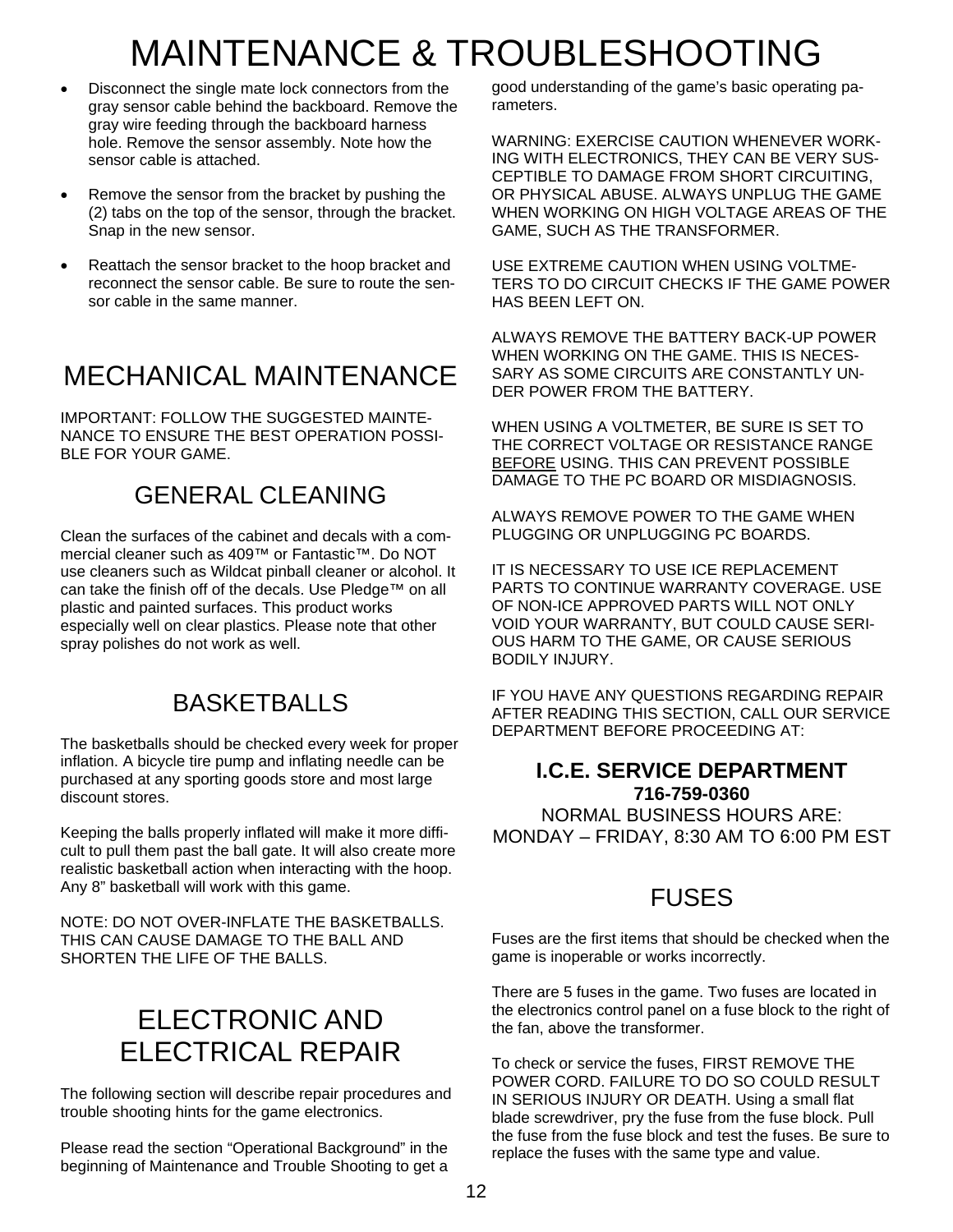### MAINTENANCE & TROUBLESHOOTING

There are 3 fuses located on the Main PC Board. These fuses protect the low voltage sides of the game, the 5 volt and 12 volt sides, AC & DC. Be sure game power is off when checking or replacing these fuses. Replace the Main PC Board fuses with the original type and value. USE SLO-BLO MDQ TYPE fuses only.

Other types of slo-blo fuses may cause unexpected problems with the game.

#### TRANSFORMER

ALL AC POWER MUST BE REMOVED FROM THE GAME WHEN SERVICING THIS COMPONENT. IT IS A GOOD IDEA TO ACTUALLY REMOVE THE POWER CORD FROM THE WALL OR FLOOR OUTLET WHEN CHANGING THE TRANSFORMER.

CAREFULLY document where each color wire goes BE-FORE removing any wires.

Remove the 4 screws that hold the transformer to the game frame.

Replace and reconnect the transformer.

TAKE ANY FAST-ONS THAT WERE ON THE OLD TRANSFORMER COVERING THE UNUSED AC TERMI-NALS OFF AND TRANSFER THEM TO THE NEW TRANSFORMER. THIS IS NECESSARY AS THE LEADS ON THE TRANSFORMER HAVE POWER ON THEM.

#### CHANGING AC VOLTAGES

When you receive your game from the factory, it should be set to the proper AC voltage. If for some reason however, it needs to be set to a different AC voltage, follow these directions.

Unplug the game from the AC outlet.

The AC input taps for the transformer are located on the front left hand side of the transformer, as viewed from the opening of the access door.

The AC taps can be further identified by the fact that there are 5 taps in a row. (The only place on the transformer where there are 5 taps in a row.)

The bottom tap is the 0 volt tap. One side of the AC line should always be left attached to this terminal.

The 5 taps FROM THE BOTTOM OF THE TRANS-FORMER UP are as follows:

|    | 240 VAC        |
|----|----------------|
|    | <b>210 VAC</b> |
|    | <b>115 VAC</b> |
|    | 90 VAC         |
| 0. | VAC.           |
|    |                |

These numbers are also indicated on the transformer itself.

The AC wire that is on one of the above taps is the only wire you should move. Please use a blank fast-on, on any open terminals, to protect against shock hazards.

#### MAIN PC BOARD

IMPORTANT: BEFORE REMOVING THE MAIN PC BOARD OR CHANGING THE MEMORY BATTERY, GO INTO THE OPTIONS MODE AND RECORD YOUR COUNTER AND GAME SETTINGS, SO THEY CAN BE RE-ENTERED AFTER SERVICING HAS BEEN COM-PLETED.

The Main PC Board is located on the back of the Control Panel. Remove the 3 bolts that hold the panel to the game and flip the Control Panel out.

Remove all AC power before removing the Main PC Board.

Disconnect all mate-lock connectors from the PC Board.

Remove the 6 retaining fasteners and remove the PC Board.

Install in the reverse order.

If you are installing a new memory battery or new PC Board, after installation, reset all custom game programming into system memory.

#### BALL SENSORS

 Proper operation of the Basketball sensor is crucial to the proper operation of the game. If you find that there is no scoring or sound when a basket is made during a normal game then you should follow the Sensor troubleshooting hints provided below.

 The basketball sensor is an optical device that uses a 90-degree reflector to minimize changes in ambient light conditions of your game during the day. The system comprises 4 total components for proper operation. The first component is the main board, second is the harness that connects the main board to the third component, the optical sensor, and finally the reflector. All of these components need to work properly for scoring to be achieved during game play.

 The optical sensor transmits a polarized beam of nearinfrared light to the reflector, which turns the light 90 degrees and returns the reflected beam back to the sensor. This sensor is located on the back of the hoop. You will find that there is a visible red light that is facing toward the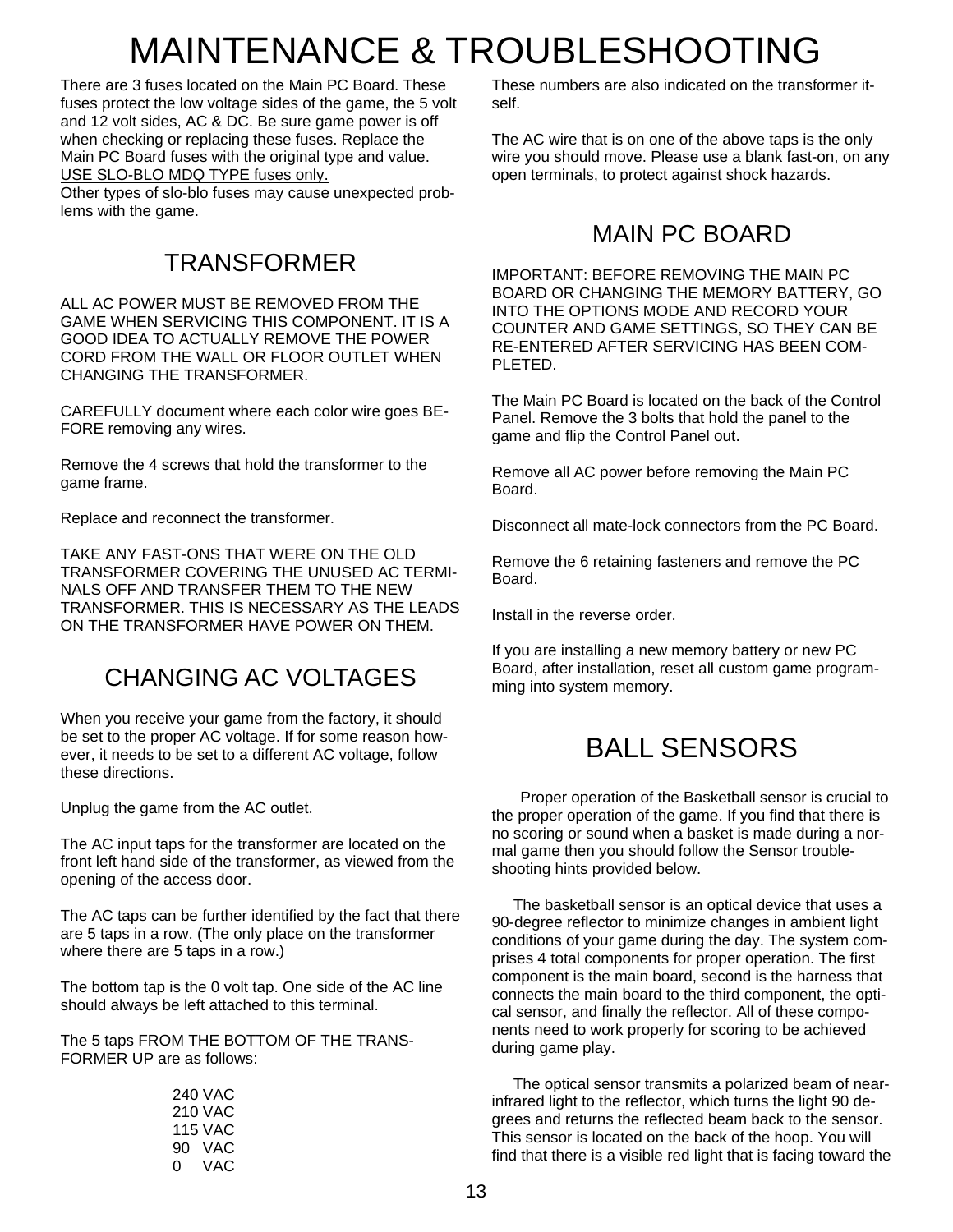### MAINTENANCE & TROUBLESHOOTING

player and points to the reflector. On the back of the sensor you will find another light that indicates the status of the sensor. There are 4 conditions that this light can be in.

 **Condition 1** is a solid red light. This is the normal condition indicating that all is well with the sensor. It is transmitting light and receiving enough light to operate properly. You should then block the light by placing a basketball in the hoop and the light should go green. If the light doesn't turn green then you probably have a bad sensor. If the light goes green and you do not get any scoring during the game then you should look into the main board or harness for the problem.

 **Condition 2** is a blinking red light. This condition is a fringing light condition. This means that the sensor has enough light, but just barely, to work properly. The game will probably still work in this state but needs to be adjusted. See adjusting of the reflector below.

 **Condition 3** is a green light indicating the sensor believes it is being blocked all the time. It was not blocked from power up or condition 4 would occur. This is generally a bad sensor.

 **Condition 4** is no light at all. This means that the sensor may not have power so you should check the harness for proper connections. It can also mean that the sensor has never seen a beam from itself.

 Adjusting of the sensor. A blank white piece of paper is necessary to adjust the sensor. You place the paper in front of the reflector at the other end of the hoop. You should see a red circle of light. This circle indicates the target of the optic sensor. The circle should be pointed to the middle of the reflector strip if the paper was not in the way. If it is not, then you need to bend the bracket holding the sensor up (towards the hoop) until it is. When you remove the paper you should see a solid red light on the back of the sensor. This indicates all is well. Proceed to testing the sensor by placing a ball in the hoop and seeing that the sensor indicates green. If so then continue to test the sensor by playing a game. If scoring doesn't occur properly then look to the main board or harness for the problem.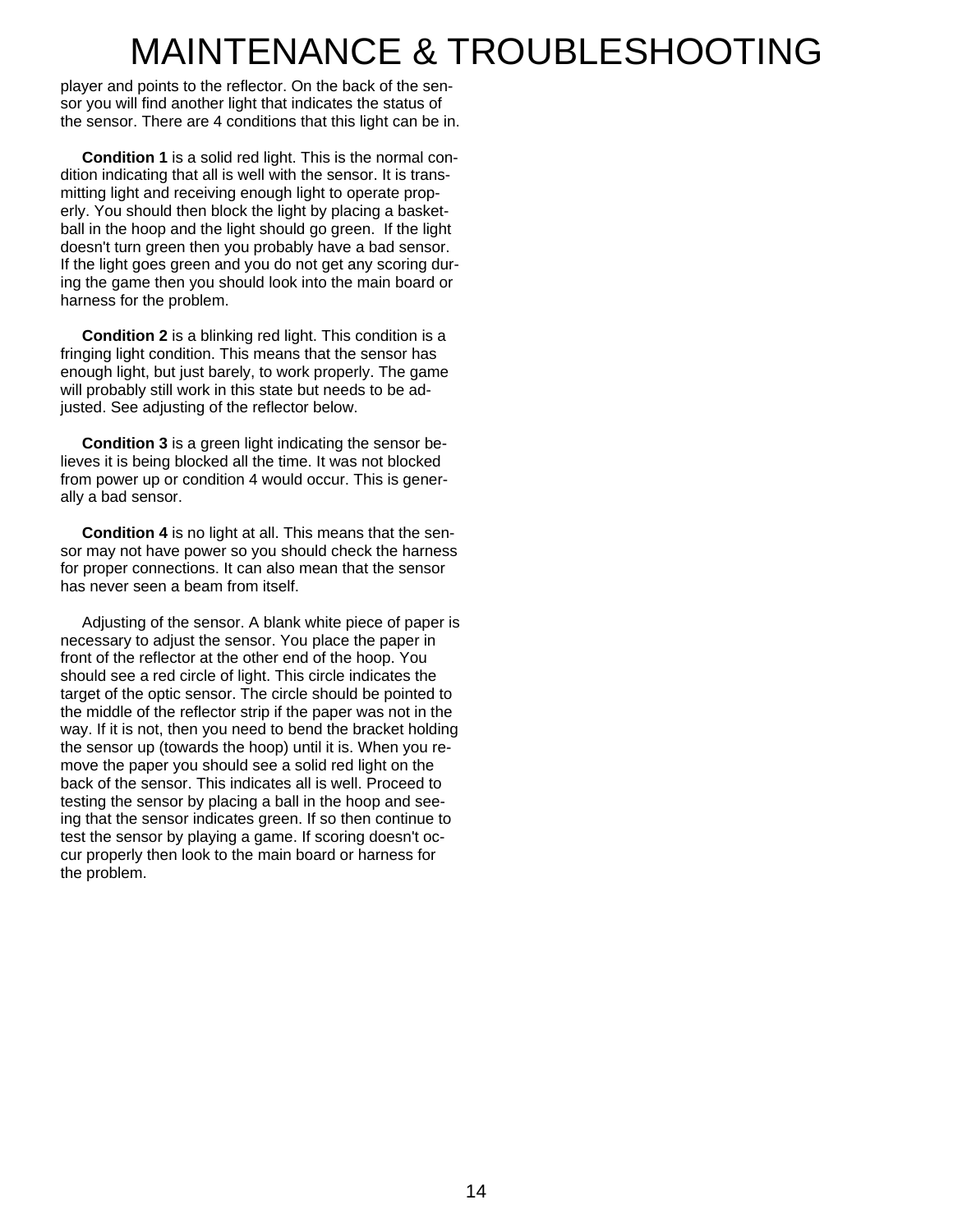### OPTIONAL ACCESSORIES

#### **OVERVIEW**

IF YOU DO NOT FIND ANSWERS TO YOUR QUES-TIONS IN THIS SECTION, REFER TO THE ACCOMPA-NYING MANUAL FOR YOUR PARTICULAR PRODUCT, OR CALL OUR SERVICE DEPARTMENT.

#### **I.C.E. SERVICE DEPARTMENT 716-759-0360**

NORMAL BUSINESS HOURS ARE: MONDAY – FRIDAY, 8:30 AM TO 6:00 PM EST

#### TICKET DISPENSER

Refer to the supplied service manual for all information other than software settings.

The ticket dispenser comes pre-set from the factory to dispense 1 ticket for every 5 points scored. In addition to this, if the game player did not score enough points to get 1 ticket, the game is preset to give the player 1 ticket "just for playing".

These settings can be adjusted by changing the ticket options in the "GAME OPTIONS" mode. If you change the memory battery or Main PC Board, you may have to reset the value for these options.

You can also set the game up so that the winner of MUL-TIPLE player games ONLY, wins tickets or that a certain amount of points must be scored BEFORE ANY tickets will be dispensed. This is the threshold option.

#### DOLLAR BILL VALIDATOR

Refer to the supplied manual for all information other than software settings.

The validator normally requires no adjustments other than checking to see that the proper voltage is present. This Validator runs on 12 volt DC power, with a minimum of 11.5 volts DC. The Validator will not work correctly with voltages below that specified.

The validator may work improperly or not at all if it is not grounded properly.

The unit should be cleaned periodically to ensure proper operation. Blow out as much dirt as possible. Then use a cotton swab (Q-Tip) to get into the front opening to remove any remaining dirt or debris. Clean the stacker belts with a rubber rejuvenator. Clean any other dirt from the unit with isopropyl alcohol.

That game comes from the factory pre-set at 2 credits per bill. You can change this by entering the "GAME OP-TIONS" screen. (see GAME OPTIONS settings section for more information)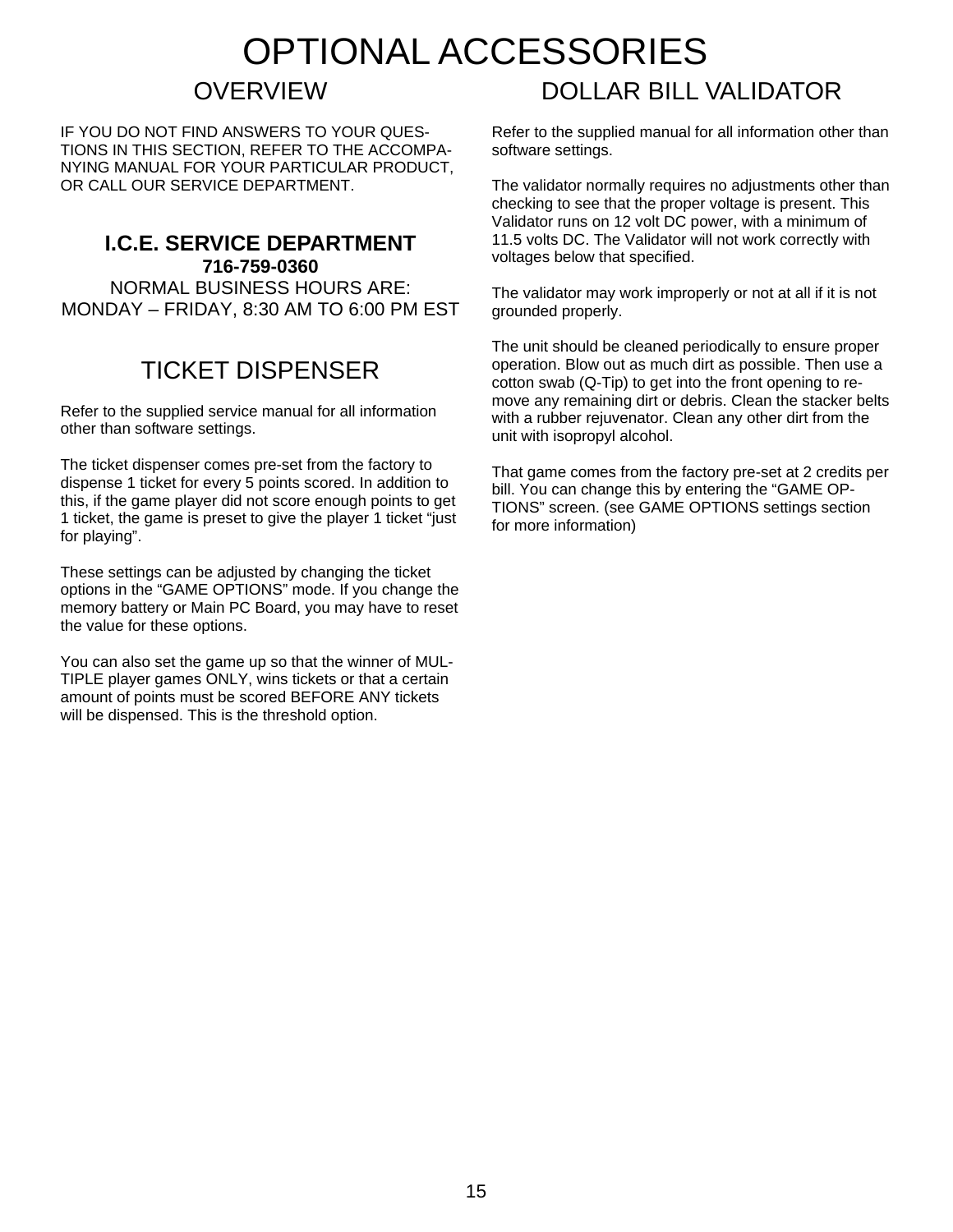### ABOUT LINKING

With LINKING it will be possible for your customers to enjoy exciting Head to Head competition when two or more **NBA HOOPS™** games are connected together. In fact, you can link as many as fourteen **NBA HOOPS™**  games together.

Game linking is accomplished through the "Link" button located in the upper right hand corner of the control panel. When enough money is inserted into the game to create one or more credits, the "Link" button will begin to flash. If a player on another game pushes their "Link" button, the games are now linked together. Once the games are linked together, they become 1 player only games. When any of the players push the "Start" button, the game begins.

When the game is over, the top four players are ranked on the display. The game spotlight will flash for the winner.

#### TICKET SETTINGS

Ticket settings will work in the same fashion as a regular **NBA HOOPS™** game. Be sure all of the games linked together are set EXACTLY the same. Using different settings could yield unexpected results.

NOTE: WHEN LINKING 1 OR MORE GAMES TOGETHER, IT IS ADVISIBLE TO TURN THE ATTRACT MODE OFF ON ALL BUT 1 GAME. THIS WILL ELIMINATE STRANGE SOUNDS FROM MORE THAN 1 ATTRACT MODE PLAY-ING, BUT NOT AT THE SAME TIME.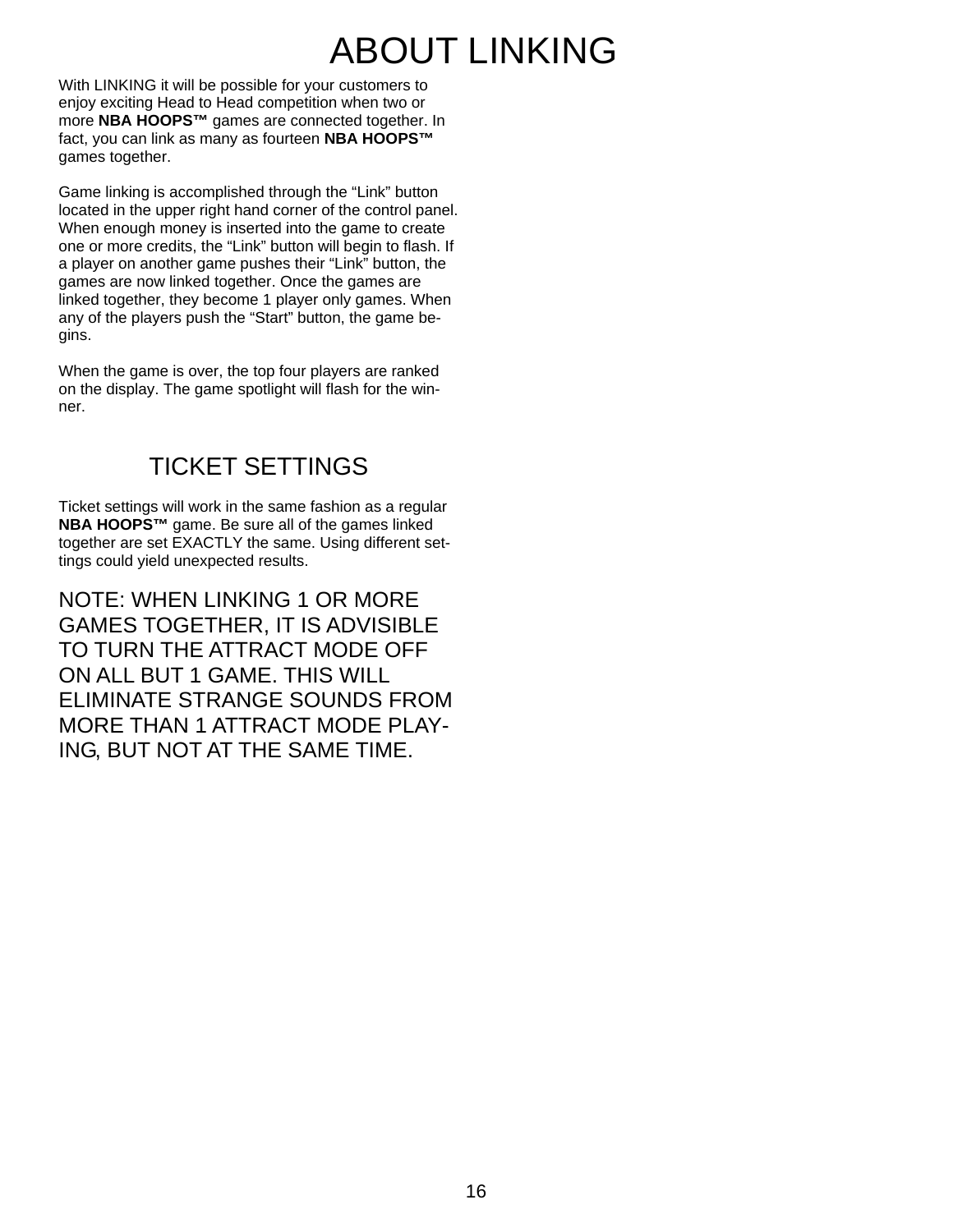### PARTS LISTINGS

#### MECHANICAL PARTS

NB1005NP **HF1006AX** HF1007 HF1008 BB1009 HF1016-P200 HF1019 HF1039A-P200 HF1054 NB1055-P100 NB1056-P100 **NB1058** NB1060-P100 **HF1062** HS3001 **NB3008 BT3009R** BB5001 5014 6459 PC60615A

| Coin door panel, frame         |
|--------------------------------|
| Coin door assembly             |
| Ticket door                    |
| Cash box door                  |
| Cash box enclosure (Galv.)     |
| Sensor Bracket                 |
| Bracket (backboard side)       |
| Hoop (15 inch)                 |
| Frame, red                     |
| Cage Side                      |
| Cage Top                       |
| Ball stop rail (Specify color) |
| <b>Ball Deflector</b>          |
| Rebound guard mtg. bracket     |
| Basketball                     |
| Basketball Net - White         |
| Frame Netting-Red              |
| Cash box                       |
| Door lock                      |
| Allen wrench (security)        |
| #2 square drive bit            |

| <b>GRAPHICS &amp; DECALS</b> |  |
|------------------------------|--|
|------------------------------|--|

| <b>HF7001</b> | Programming decal                    |
|---------------|--------------------------------------|
| <b>BB7004</b> | Warning power disconnect decal       |
| <b>HF7005</b> | Front cabinet decal                  |
| <b>HF7008</b> | Decal I.C.E. logo                    |
| 7031          | "Suitable for indoor use only" decal |
| 7032          | "Caution replace fuse) decal         |
| 7033          | "Warning disconnect power) decal     |
| 7035          | "On/off" decal                       |
| 7039          | "Caution hot surface" decal          |
| 7041          | "6 amp warning" decal                |
| <b>NB7011</b> | Decal (NBA Logo - Ticket Door)       |
| <b>NB7012</b> | Decal (Backing Board)                |
| <b>NB7013</b> | Decal (NBA Logo - Rear)              |
| <b>NB9001</b> | Service manual                       |

#### ELECTRICAL & ELECTRONIC PARTS

| 2007           | Speaker                        |
|----------------|--------------------------------|
| 2364X          | Fan assembly                   |
| BT2002         | Transformer                    |
| <b>BB2005</b>  | Micro switch                   |
| <b>BB2008</b>  | Ball gate motor (3269)         |
| BB2023         | Long life lamp bulb (5000 hr.) |
| <b>BT2027X</b> | 20 ft. line cord               |
| <b>HF2034X</b> | Main PC Board                  |
| NB2004         | <b>Button - Select</b>         |
| NB2005         | <b>Button - Start</b>          |
| <b>NB3004X</b> | Net sensor assembly            |
| PC20407        | Battery, 3.2 volt              |
|                |                                |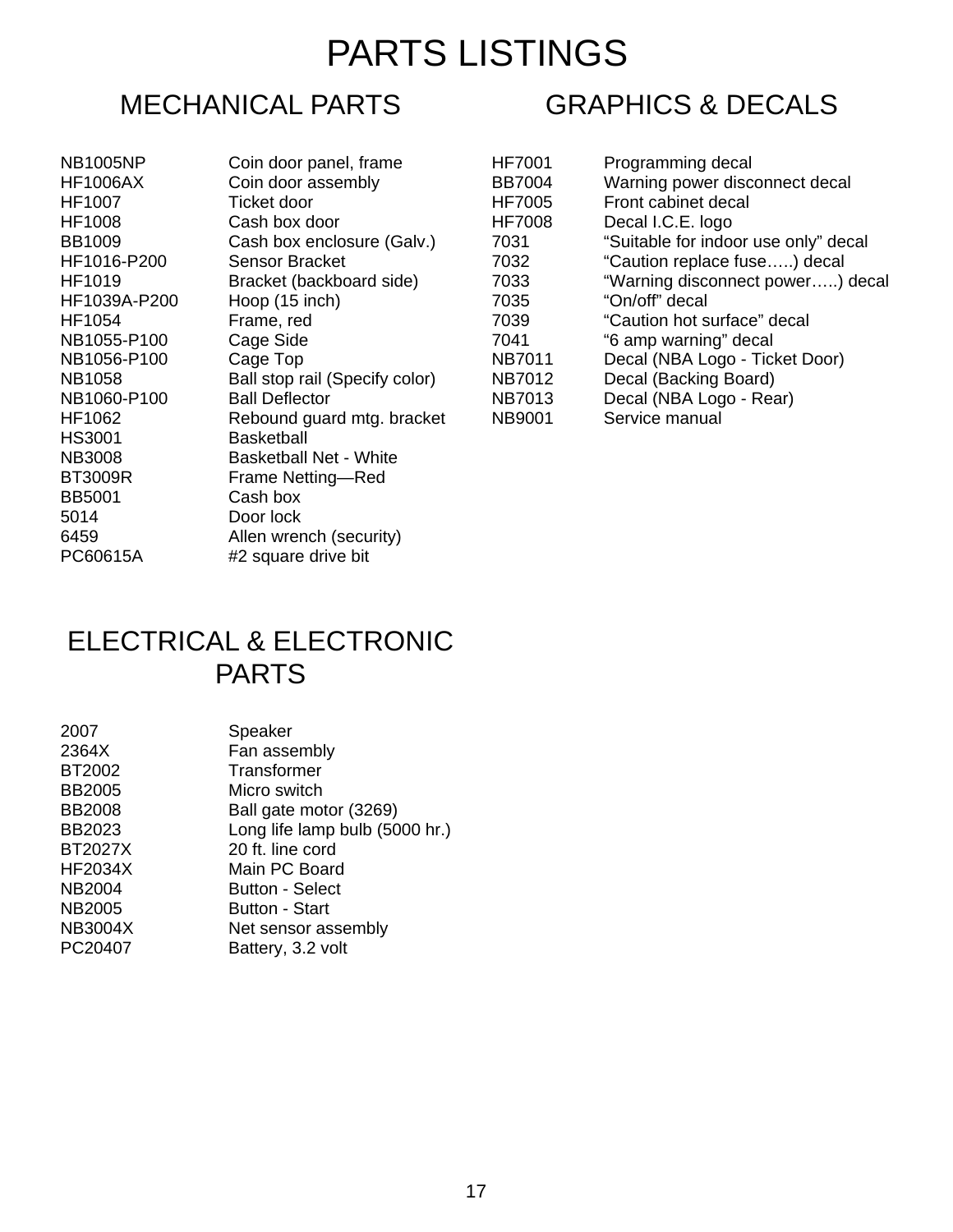

I.C.E warrants all components in the **NBA HOOPS™** game to be free of defects in materials and workmanship for a period of ninety days from the date of purchase.

This warranty does not cover items damaged due to normal wear and tear, subjected to abuse, improperly assembled by the end user, modified, repaired, or operated in a fashion other than that described in the service manual.

If your **NBA HOOPS™** game fails to conform to the above-mentioned warranty, I.C.E.'s sole responsibility shall be at its option to repair or replace any defective component with a new or remanufactured component of equal to or greater O.E.M. specification.

I.C.E. will assume no liability whatsoever, for costs associated with labor to replace defective parts, or travel time associated therein.

I.C.E.'s obligation will be to ship free of charge, replacement parts by U.P.S. Ground, U.S. mail, or other comparable shipping means. Any express mail or overnight shipping expense is at the cost of the purchaser.

Products will be covered under warranty only when:

- The serial number of the game with the defective parts is given.
- The serial number of the defective part, if applicable, is given.
- Defective parts are returned to I.C.E., shipping pre-paid, in a timely fashion, if requested by I.C.E.
- · A copy of the sales receipt is available as proof of purchase upon request of I.C.E.

I.C.E. distributors are independent, privately owned and operated. In their judgment, they may sell parts or accessories other than those manufactured by I.C.E. We cannot be responsible for the quality, suitability, or safety of any non-I.C.E. part, or any modification, including labor, which is performed by such a distributor.